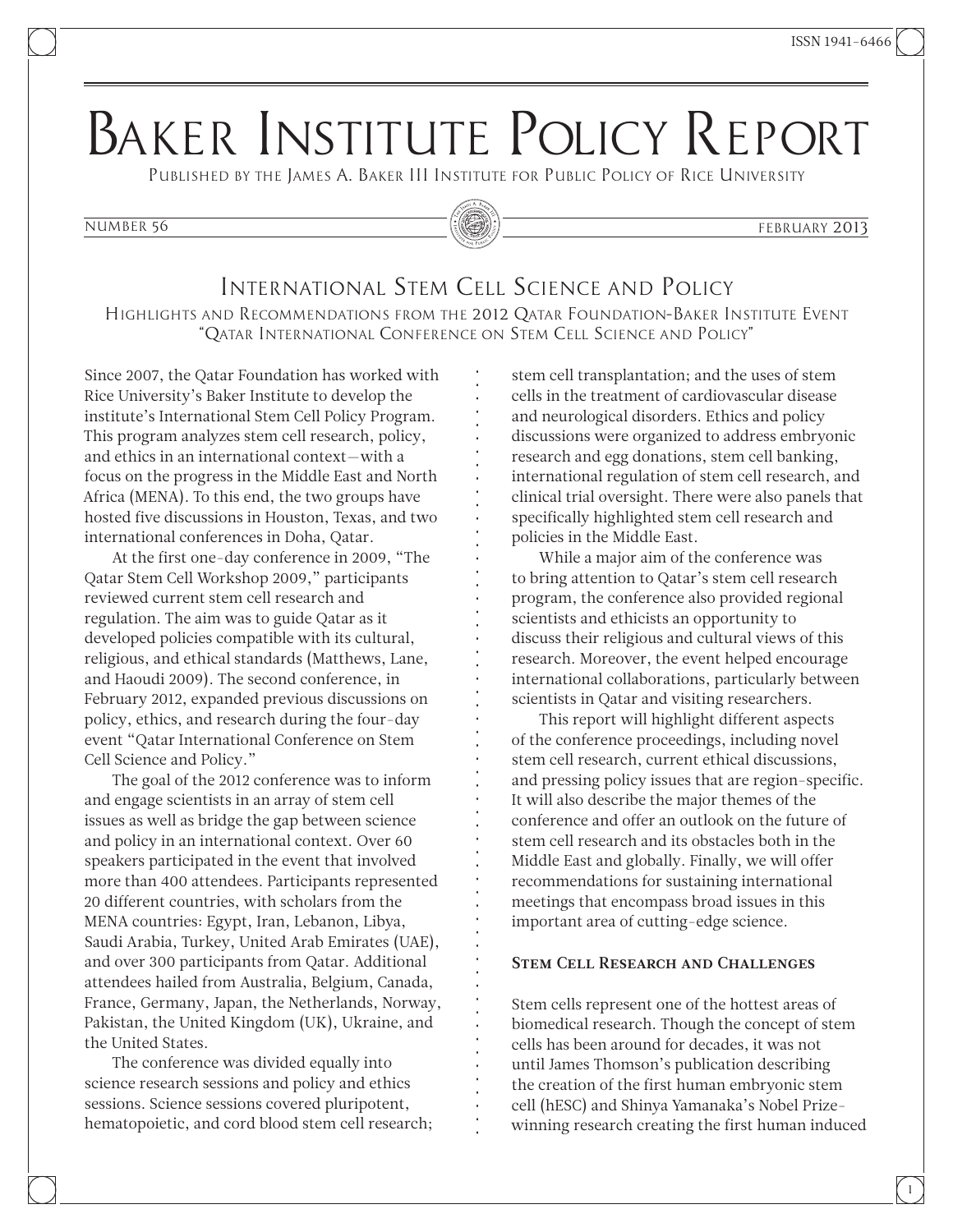pluripotent stem cell (hiPSC) that the public became excited about the research's potential (Thomson et al. 1998; Takahashi et al. 2007). Since these discoveries, stem cell research has blossomed over the past decade, as many new scientists entered the field and hundreds of start-up companies were founded. In the United States, the National Institutes of Health (NIH), the major funding source for biomedical research, increased its funding of stem cell research from approximately \$135 million (in 2003) to an estimated \$1.2 billion in 2013 (Matthews 2005; NIH).

Stem cell research includes both pluripotent stem cells—such as hESC and hiPSC—as well as cells obtained from cord blood and adults (Matthews 2009). Each area has its own strengths and weaknesses. Adult stem cells can only be found in limited types of tissues, and many are difficult to isolate and grow. Pluripotent stem cells were more recently discovered, and researchers are still working to control their development effectively. Furthermore, hESCs face additional ethical and policy challenges due to the controversial nature of their source. Regardless of the cell type, all stem cells behave differently from the traditional cell types used in research laboratories, requiring careful study in the new field of regenerative medicine before therapies can be applied in humans.

The 2012 Baker Institute stem cell conference in Qatar delved into the latest stem cell research and covered a broad range of topics to highlight various innovations in the field. Specifically, research discussed was classified in four broad categories of stem cells: hESC, hiPSCs, neural stem cells, and hematopoietic stem cells. While only providing a snapshot perspective, the event demonstrated how this emerging field could impact the future of medicine and health.

#### *Embryonic Stem Cell Research*

hESCs are generated by harvesting cells from an embryo five-to-six days after fertilization (Matthews 2009). The isolated cells can divide indefinitely and become any cell type in the body, such as a muscle or bone cell, in a process termed differentiation. Due to this potential, scientists, doctors, and patients believe that hESCs are the key to developing cures or treatments for diseases like diabetes and Parkinson disease. Consequently, hESCs are being studied in numerous laboratories worldwide.

Several presenters at the conference discussed their research using hESCs. A focal point in this area was the study of the differentiation process of hESCs. Roger Pedersen, Ph.D., director of research for the Anne McLaren Laboratory for Regenerative Medicine at Cambridge University, presented his work on differentiation of both mouse and human ESCs, and his findings that mouse ESCs are in a less mature state than hESCs. The work of Ed Stanley, Ph.D., professor at Monash University, and David Elliot, Ph.D., faculty of medicine at Monash University, complemented Pedersen's. Their laboratories are observing the effects of protein signaling on the differentiation of hESCs. Stanley and Elliot used an array of protein combinations to determine which permutations yielded specific tissue types. Research from Reza Ardehali, M.D., Ph.D., assistant professor at the Eli and Edythe Broad Center for Regenerative Medicine and Stem Cell Research Center at the University of California, Los Angeles, tried to define conditions for differentiating hESC lines into cardiac muscle cells using different combinations of growth factors and proteins.

Other researchers focused on aspects important in the clinic. The lab of Joanne Mountford, Ph.D., senior lecturer in the Institute of Cardiovascular and Medical Sciences at the University of Glasgow, attempts to use pluripotent stem cells to produce red blood cells for transfusions. While Gerald Schatten, Ph.D., director of the division of developmental and regenerative medicine at the University of Pittsburgh School of Medicine, investigates where stem cells migrate and how they function post-implantation by labeling the cells with a magnetic dye and imaging them under magnetic resonance. Schatten's lab aims to understand how pluripotent stem cells could negatively affect patients, specifically if they travel to an untargeted location in the body and form an undesired tumor. Finally, work from Stephen Minger, Ph.D., global head of research and development (R&D) for cell technologies at GE Healthcare Life Sciences, highlighted the utility of hESCs as a tool for drug screens, differentiating hESCs into cardiomyocytes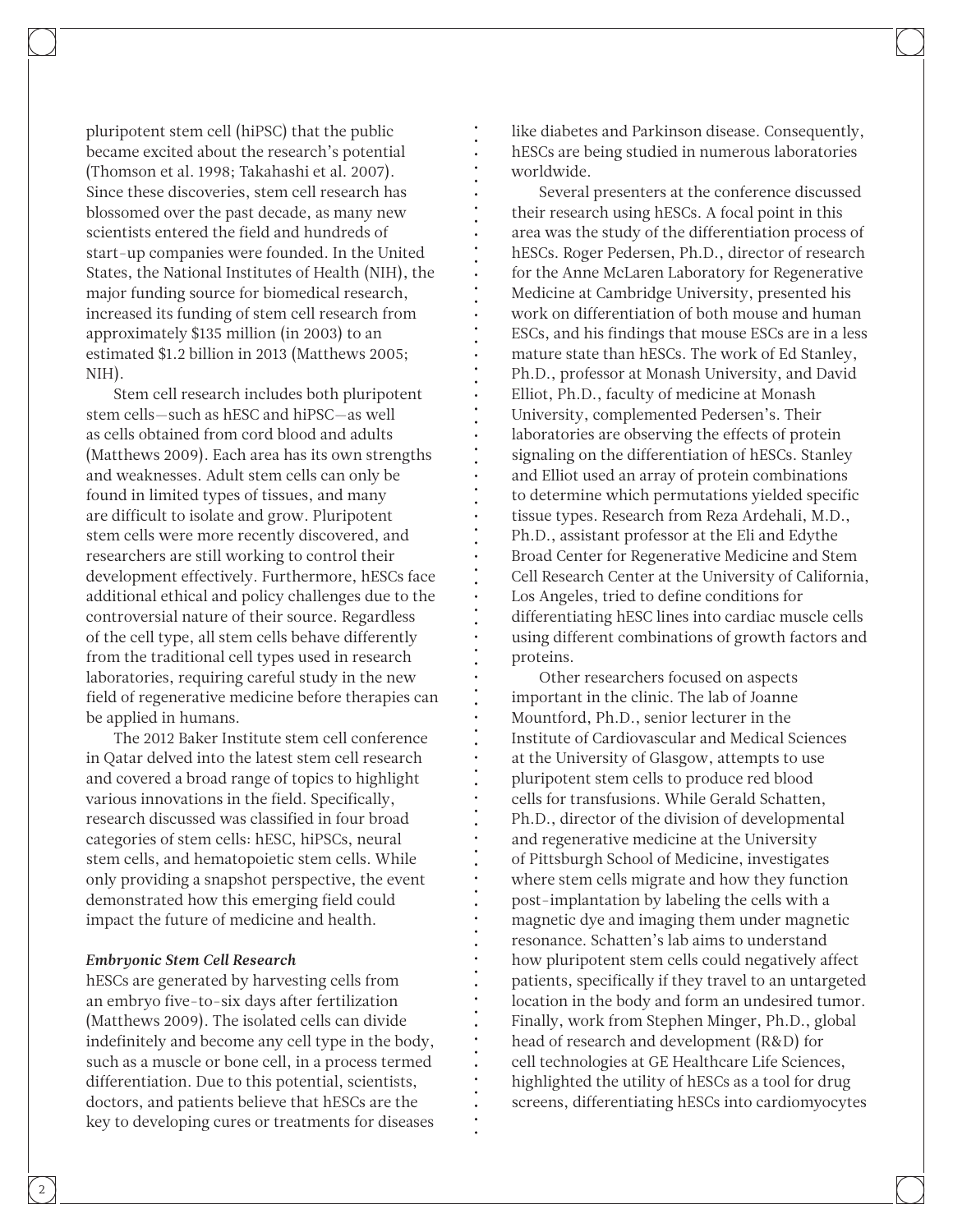to observe potential drug side effects and toxicity on the cells.

Collectively, this work provides a better understanding of the biology behind the differentiation process of hESC. This knowledge will prove critical in the development of cell-based therapies as well as in traditional medicine. Possessing a complete picture of the differentiation process not only helps researchers in the development of specific cell types, but also prepares them for all possible outcomes of stemcell-based therapies.

#### *Induced Pluripotent Stem Cells*

hiPSCs, formed by reprogramming adult cells (e.g., skin cells), were first created in 2007 (Takahashi et al. 2007). They are very similar to hESCs in their ability to differentiate into all cell types in the body. The first techniques used to create hiPSCs involved turning on specific genes, some of which are associated with cancer, to revert the adult cell to an embryonic-like state. Since then, alternative methods have been developed, including exposure to specific chemicals, to trigger reprogramming. Because these cells share the properties of hESCs while avoiding the ethical controversies of embryo use, many researchers have begun to use these cells. But hESCs still remain the gold standard and are the cell line used to compare others to determine their pluripotent state.

At the Qatar conference, several researchers presented the successes and challenges of hiPSC research. Ludovic Vallier, Ph.D., director of Cambridge Stem Cell Initiative, provided an overview of his work on the creation of hepatocytes from hiPSCs. He identified four major challenges in taking iPS cells to the clinic: (1) measuring the quality of the hiPSC lines; (2) improving efficiency of reprogramming; (3) generating large populations of hepatocytes from iPS cells; and (4) determining the safety of the cells and the treatment. The laboratory of Chad Cowan, Ph.D., associate professor of medicine at Harvard Medical School, works on ways to efficiently differentiate iPS cells into functional adipocytes as a way to study cardiovascular diseases and diabetes. Interestingly, Cowan was able to induce insulin resistance in these cells by supplementing their media with a high concentration of fatty acids, thus creating a model for type II diabetes.

With a slightly different way of reprogramming normal (adult) cells, research from Deepak Srivastava, M.D., Ph.D., director of the Roddenberry Stem Cell Center at the Gladstone Institute and the Wilma and Adeline Pirag Distinguished Professor at the University of California, San Francisco, tries to develop cardiomyocytes, endothelial cells, and smooth muscle cells from those already present in the heart. This theoretically allows for quick and efficient cell regeneration to treat myocardial infarction and heart disease. This new and innovative area of research is

still in a nascent stage, yet already holds immense potential for therapies. Using hiPSCs supplies researchers with a potentially limitless number of cells with which to work with and can also provide them with pluripotent cells from a specific genetic background. Furthermore, the science that reprograms cells to specific differentiated points in development could make regenerative medicine more accessible and versatile. A variety of diseases and injuries such as spinal cord injuries, heart disease, and multiple sclerosis could be treated without the risk of implanting undifferentiated cells in the body.

#### *Neural Stem Cells*

Neural stem cells (NSCs) are able to differentiate into nervous system cells such as neurons and astrocytes, which are responsible for transmitting signals between the brain and the rest of the body. Isolation and culture of NSCs for therapies would make them ideal for the treatment of spinal cord and brain traumas—injuries in which the nervous system is damaged and cannot regenerate on its own.

Several scientists presented their NSC research at the conference, which focused on the link between their research and major diseases. Mark Kotter, Ph.D., clinical lecturer for the department of clinical neurosciences at Cambridge University, spoke about his research on the differentiation of oligodendrocyte precursor cells and the myelination of neurons—which could be used to help understand multiple sclerosis and other neurological disorders. The lab of Stefano Pluchino, Ph.D., lecturer for the department of clinical neurosciences at Cambridge University, discussed the interplay of NSCs and the dysfunctional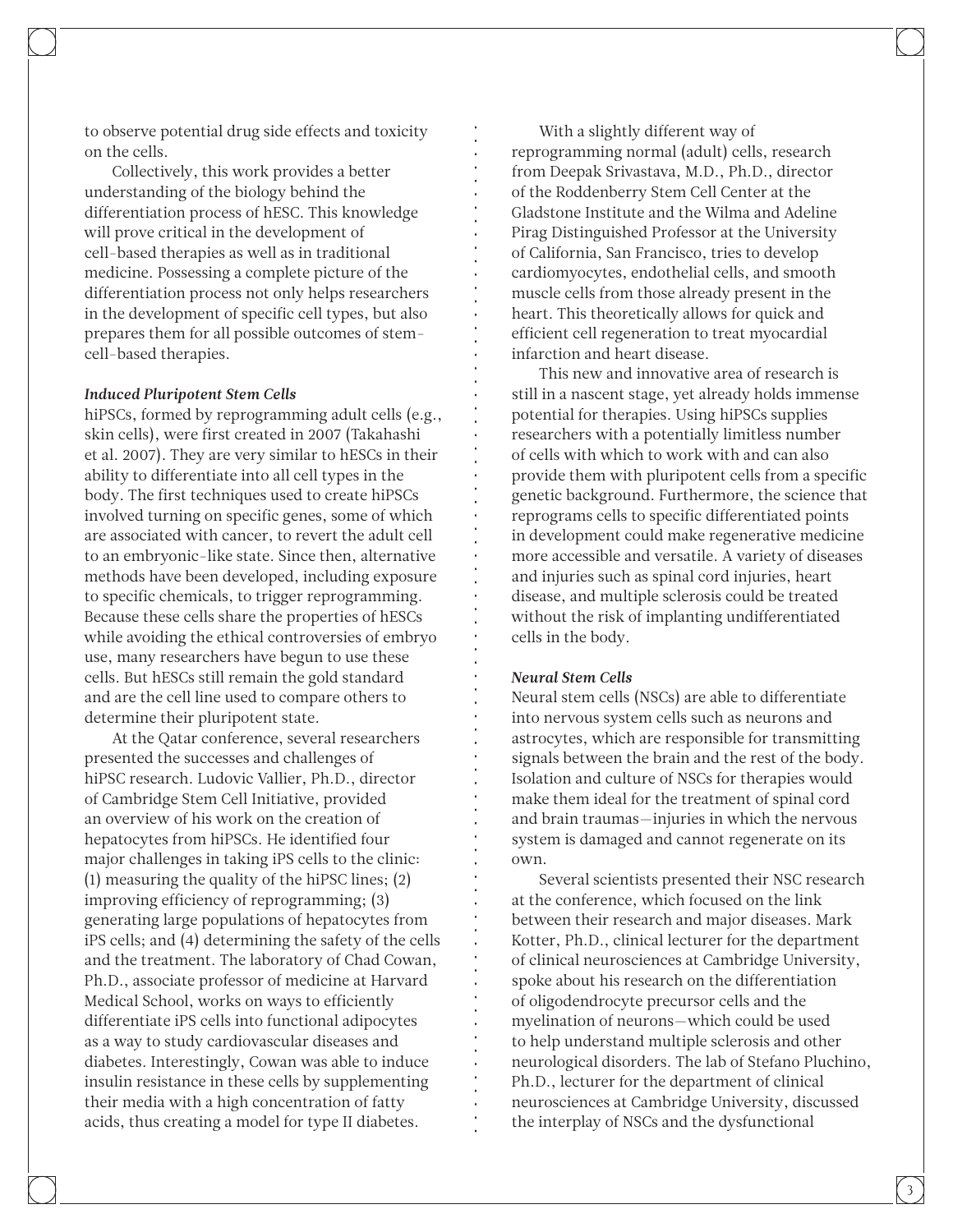environment characteristic of central nervous system (CNS) disorders. Francis Szele, Ph.D., university lecturer and associate of the Oxford Stem Cell Institute and Oxford University, investigated the role of stem cells in the repair of post-stroke neural injuries. He found that inhibiting the migration of stem cells exacerbated the severity of the stroke.

Additionally, Ann Tsukamoto, Ph.D., executive vice president of R&D at StemCells Inc., discussed several ongoing and imminent clinical trials using NSCs developed at her company. The NSCs appeared to have promising results for treating lysosomal storage disease, Alzheimer's disease, spinal cord injuries, and age-related macular degeneration (AMD).

Research in NSCs shows great promise in treating neural disorders and diseases, therapies that are among the highest in demand. The further development of these technologies could lead to cures for patients with spinal cord injuries or Parkinson disease—disorders for which treatments relieve symptoms, but do not restore proper function of the neural system.

#### *Hematopoietic Stem Cells*

Hematopoietic stem cells (HSCs) are the bloodforming stem cells found primarily in the bone marrow. They are capable of differentiating into all blood cells and have been used therapeutically in bone marrow transplants to treat blood cancers for over 50 years (Appelbaum 2007). The HSC field boasts a number of renowned researchers, two of whom presented keynote addresses on their research at the conference: David Baltimore, Ph.D., the Robert A. Millikan Professor of Biology at the California Institute of Technology, and Irving Weissman, M.D., director of the Stanford Institute for Stem Cell Biology and Regenerative Medicine.

Baltimore discussed several of his ongoing projects, including the treatment of HIV/AIDS by removal of the CCR5 receptors from CD4 cells, and the treatment of cancer utilizing the body's own immune system to attack cancerous cells. The CCR5 receptor plays a large role in the ability of the HIV/AIDS virus to infect cells; without this receptor, the virus cannot survive in the host. This research was inspired by a HIV-positive patient who was subsequently

diagnosed with leukemia (Hütter et al. 2009, 5). His doctors attempted to treat the HIV and leukemia simultaneously using a bone marrow transplant from a donor whose CD4 cells lacked the CCR5 receptor. The therapy succeeded, and the patient was effectively cured of both HIV and leukemia. Baltimore's lab is using this idea in the development of a treatment in which a patient's own CD4 cells are isolated, altered to remove the CCR5 receptor, and transfused back into the patient. This process is currently being optimized for clinical use and will be ready for clinical trials soon.

The second project from the Baltimore lab is the engineering of immune cells to recognize cancer cells, thereby using the body's own immune system to destroy malignant tissue. To accomplish this, researchers transferred a specific T-cell receptor domain that recognizes malignant cells to T cells. This method has been used to treat several patients in clinical trials and showed tumor regression during the first couple of months. However, at later time points, the tumors returned, and the T cells began to attack normal tissue. Future work will involve targeting HSCs that differentiate into T cells to ensure lifelong production of these cells. Additionally, a different target on the cancer cells could be chosen to prevent detrimental side effects.

Weissman also discussed the numerous research aims of his laboratory. His lab demonstrated that the use of pure HSC transplants in cancer treatment showed greater success rates than the transplantation of heterogenous cell populations, preventing graft-versus-host disease, a common complication of bone marrow transplants. A major hurdle to these types of transplants is the required removal of the host immune system, which is achieved by irradiation. Weissman's research looks into tagging the host stem cells with antibodies for removal instead of using techniques that damage all cells indiscriminately.

He also proposed the use of HSC transplants in tandem with organ transplants to prevent immune rejection and eliminate the need for lifelong immune suppression regimens. One project in the Weissman lab involves the transplant of HSCs for the treatment of diabetes, which is an autoimmune disorder. His laboratory found that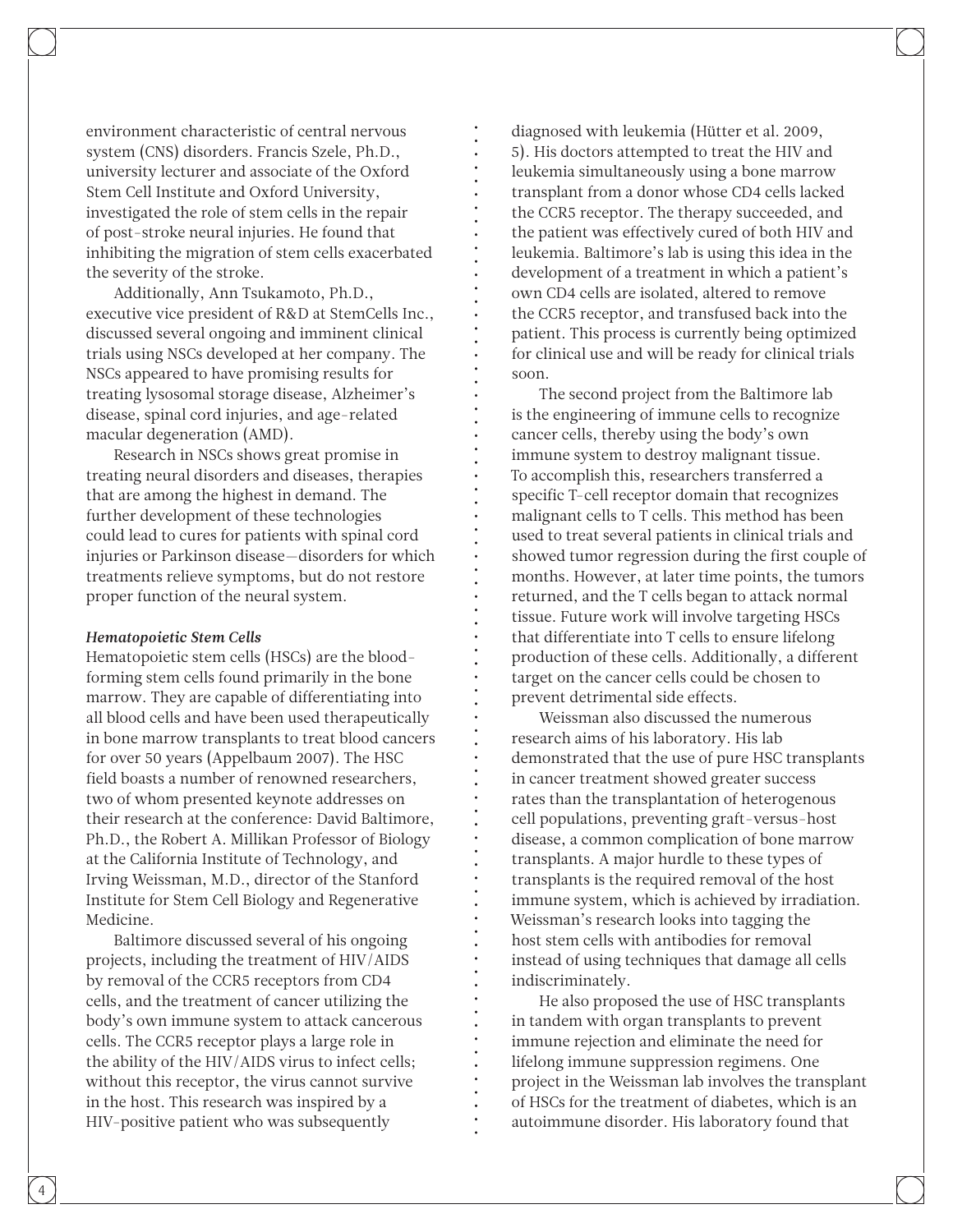when HSCs and pancreatic islet cells (the insulinproducing cells destroyed in diabetic patients) were transplanted into diabetic mice, the mice were cured of diabetes.

Finally, the Weissman lab has investigated leukemia stem cells and discovered that many of these cells express a protein called CD47, which helps them to escape destruction by macrophages and other immune cells. By injecting an antibody against this protein into leukemia patients, the CD47 avoidance signal is blocked and the leukemia stem cells can be destroyed.

Overall, these leaders in the stem cell field presented a broad body of work. The range of research, from basic science to clinical trials, demonstrates the great potential of stem cells for therapeutic applications. The conference enabled scientists in the field to share their research and optimism regarding the future of stem cells in medicine. But many challenges must still be addressed, including ethical and policy challenges.

#### Ethics and Policy

hESC research has a long history of political and ethical controversy due to the destruction of human embryos in the creation of cell lines. The most publicized debate has centered on the moral status of the embryo (Gottweis 2010). This still remains a prominent issue, evident in the *Sherley v. Sebelius* (U.S.) and *Greenpeace v. Brüstle* (EU) cases, in which the federal funding (U.S. case) and patenting of hESC research (EU case) were challenged on grounds of public morality (Matthews et al. 2012).

Other areas of concern are also coming to the forefront. Today, the debate on stem cell research includes discussions on the challenges arising from the translation of research into therapies, including informed consent, the regulation of egg donation/exchange, and clinical trial safety; the consequences of commercialization; and the distribution of benefits arising from the technology.

In an environment filled with new ethical and political issues, scholars must keep abreast of scientific developments and facilitate discussions between scientists, policymakers, and the public when questions arise about the societal impact of new scientific advancements. Conference

participants discussed the challenges of translating stem cell research into therapies in light of critical conceptual issues such as intellectual property rights to the cells or technologies (including how cells are cultured) and the role of long-standing religious traditions.

#### *Regulating Stem Cell Research*

Many ethical issues arise from the transition of research to therapy, including the ethics of oocyte (human egg) retrieval, payment to women for their eggs, chimeras (mixing human and animal cells and DNA), commercialization, and patenting. Regional and national policy differences addressing these issues often further complicate collaborative efforts.

Often described as a "patchwork of patchworks," stem cell policies range from restrictive (no derivation of hESC lines permitted, and either tight or blanket prohibition on hESC research), permissive with limits (funding limits on hESC research and line derivations as well as limits on therapeutic cloning), and permissive (allowing the derivation of hESCs for research within strict oversight systems) (Caulfield et al. 2009). For instance, it is a criminal offense to derive hESC lines in Germany, although the importation of lines is permitted. In contrast, UK policy currently facilitates and funds research (Gottweis, Salter, and Waldby 2009; Matthews and Rowland 2011; Isasi and Knoppers 2006). As hESCs have became a hot button political issue over the past decade, countries in general are shifting toward more permissive policies, most commonly allowing research on supernumerary in vitro fertilization (IVF) embryos.

Much of this research is collaborative. In studies on stem cell research and international collaborations in the United Kingdom, United States, and MENA countries, Kirstin Matthews, Ph.D., fellow in science and technology policy at Rice University's Baker Institute, confirmed that international collaborations garner higher citation rates on average. It is thus extremely beneficial for scientists to collaborate internationally (Luo et al. 2011; Flynn and Matthews 2010).

Maintaining scientific integrity at a distance, however, can be challenging. "Which rules should be followed when collaborating?" Jeremy Sugarman, M.D., Harvey M. Meyerhoff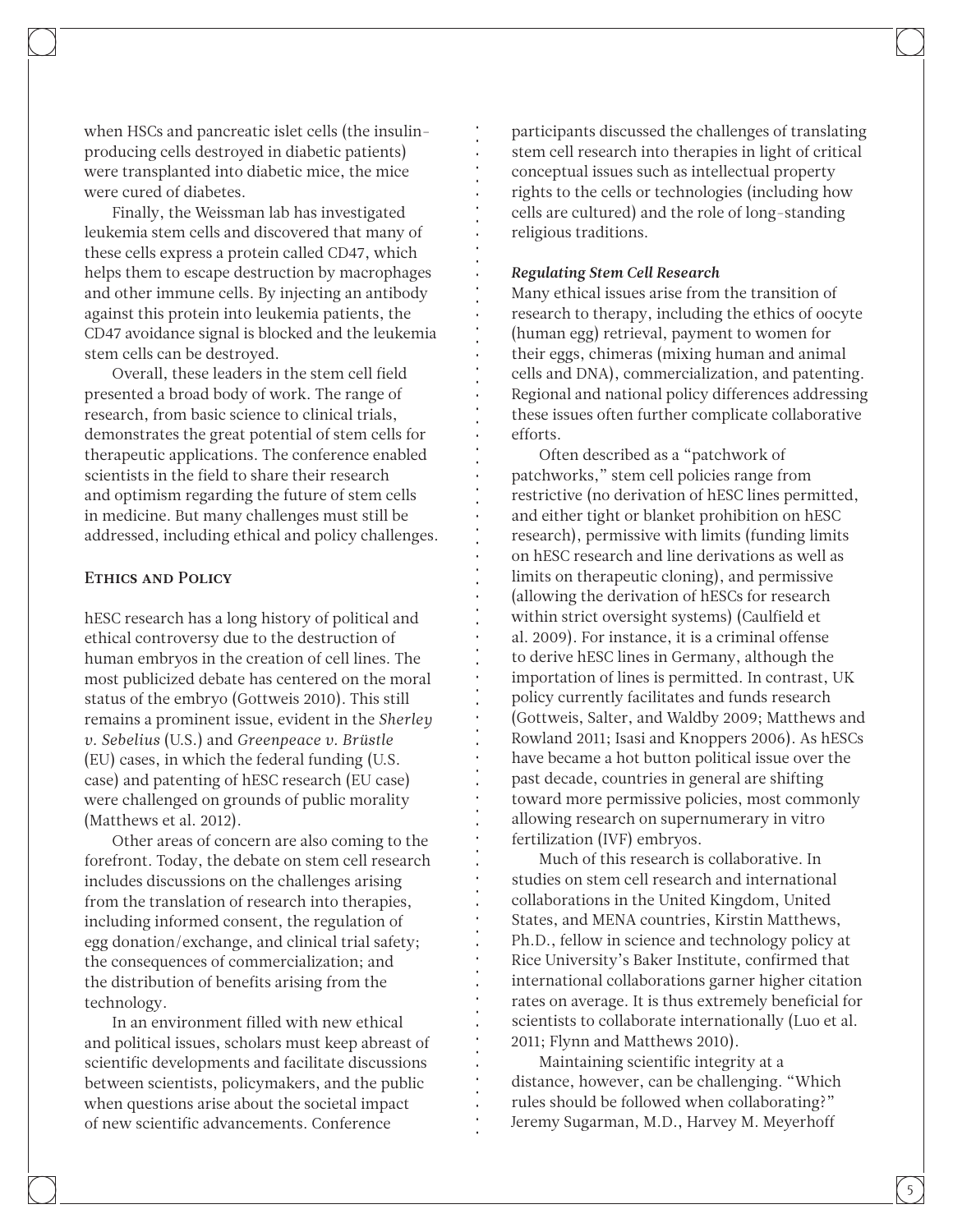Professor of Bioethics and Medicine at Johns Hopkins University, posited at the conference. To address this question, several guidelines for stem cell research have been created over the past decade by organizations including Johns Hopkins University, The Hinxton Group, and the International Society for Stem Cell Research (ISSCR). These organizations emphasize the importance of local oversight committees to ensure the responsible conduct of researchers. At Sugarman's university, the hESC oversight committees, much like an institutional review board (IRB), run in parallel with research so it does not slow the progress of science when reviewing all hESC research, somatic cell nuclear transfer (SCNT) work involving human cells, and all other research that may raise potential ethical questions. These professional guidelines exist to address the complex ethical issues involved in stem cell science, and the implementation of these guidelines can alleviate some of the ethical anxieties associated with stem cell research.

International collaboration also requires a high level of data sharing. Kazuto Kato, D.Sc., associate professor at Kyoto University, suggested that stem cell research follow the Bermuda Principle of free data sharing, which was used by researchers during the human genome project. Data sharing promotes research, but it faces challenges including privacy issues for donors, burdensome review processes, and a lack of incentive in many cases. While sharing should be encouraged, a balance must be maintained between sharing data and protecting the privacy of donors and patients.

Timothy Caulfield, professor at the University of Alberta, cautioned researchers against the increased pressure to commercialize stem cell research. Such pressure has led to the premature implementation of therapies, and can ultimately lead to a loss of public trust (Caulfield 2010). In general, Caulfield found public trust declined when a company was associated with researchers or their work. Additionally, commercialization reduces collaboration, encourages the withholding of information, and consequently impedes research progress. Caulfield advised researchers to be more aware of the potential harms of commercialization.

#### *Embryonic Research and Egg Donations*

Over the past decade, prominent issues facing stem cell research have shifted from a debate on the moral status of embryos to questions arising from the donation or exchange of human oocytes (eggs). Laurie Zoloth, Ph.D., professor at Northwestern University, highlighted three lessons we have learned from the human embryo debate: (1) some issues are not resolvable because they involve individual religious beliefs which are unlikely to change; (2) some issues are very difficult to resolve, and lengthy debates are often influenced by the changing political environment; and (3) some arguments are moot because the science being debated is far from being realized.

Like hESC research policies, a variety of egg donation policies exist, from an outright ban to more permissive regimes. Policies also range from those that permit compensation without insisting on the anonymity of donors (UK); to those that protect the anonymity of donors but do not permit compensation (France); and systems that employ both compensation and the protection of anonymity (U.S.) (Levine 2011; Human Fertilisation and Embryology Authority 2011). While the promise of anonymity does not result in a significantly higher number of donated eggs, systems employing compensation do. "Is there an ethical way to compensate?" asked Aaron Levine, Ph.D., assistant professor at Georgia Institute of Technology. Currently, egg donations are not tracked nationally in many countries, thus no systematic data exists on the use of donated eggs in research.

Informed consent in egg and embryo donation, highlighted by Ana Iltis, Ph.D., associate professor of bioethics at Wake Forest University, is not simply a regulatory obligation, but one needed to respect the rights and dignity of the donor. Questions to consider when creating policy include when and from whom informed consent should be sought, and whether it is possible to recontact the individual(s) for consent. In an embryo donation, informed consent may refer to the woman involved as well as the male gamete donor. And in egg donations for research, there are various different time points at which informed consent may be obtained. Should informed consent for research be obtained prior to or after the removal of eggs from fertility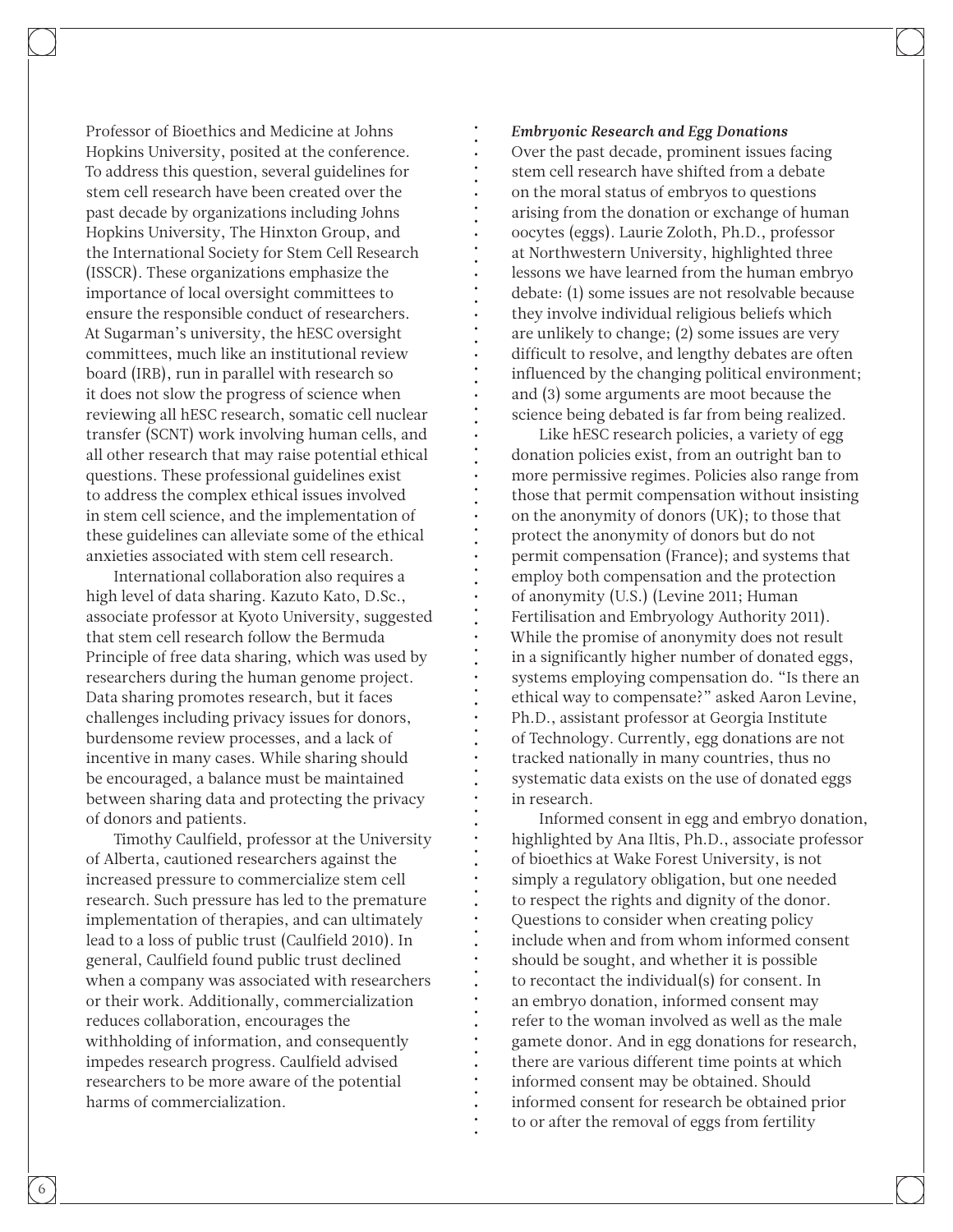patients? And for nonpatients, those donating for other couples, informed consent could be sought prior to donation or prior to use in research. The ISSCR Guidelines emphasizes that "persons should be afforded a fair opportunity to participate in research," but "caution must also be taken to ensure that persons are not exploited during the procurement process, especially individuals who are vulnerable due to their dependent status or their compromised ability to offer fully voluntary consent" (Daley et al. 2007). Iltis argues that we need disclosure as well as measures to improve the capacity of individuals to understand the complexity of the decision in order to achieve free and voluntary decisions.

#### *Stem Cell Banking*

One new area of interest, as stem cell research translates into therapies, is the banking of stem cells. Nancy King, Ph.D., professor at Wake Forest University School of Medicine, noted that because stem cell banking is a form of biobanking—the collection of biospecimens or genetic material with the associated data—it will face many of the same issues currently associated with biobanks, including informed consent, confidentiality and privacy, ownership and benefit-sharing, scope and control of future uses of samples, and considerations of justice. As with other areas that require patient donations, debate surrounds the appropriate model of informed consent: presumed, specific, general, or tiered (Mello and Wolf 2010). With presumed consent, patients are informed that their samples will be used for future research and given the opportunity to expressly deny permission at the time of sample collection. General consent is similar, though patients are required to expressly permit use. Specific consent entails recontacting the sample donor each time his sample will be used in a new research context. And tiered consent, for which King advocates, provides patients with a variety of options at the time their samples are collected, including general permission for future use, consent for future uses related to the original study topic, and consent for future uses unrelated to the original study topic. Tiered consent, she argues, focuses on patient rights while limiting the power of researchers; emphasizes data security and public health; and involves an element of democratic

involvement from stakeholders. It also requires more paperwork and the ability to contact the patient months or years after donation, which could severely limit research.

The concept of informed consent in the Arab world, argues Katrina Aisha Chong, Ph.D., senior lecturer in medical law at the University of Lancashire, is being challenged as research has evolved from using a donated sample for a single project to having multiple uses for a donation. The current structure of informed consent is also incongruent with the Arab world, as it places autonomy solely on the individual, whereas Arab communities take a strong collectivist approach to making decisions on issues such as tissue donation. Furthermore, products of donations may be commercialized and subject to intellectual property rights, which is largely incompatible with the religious motivations behind many Muslim tissue donations. As more research is carried out in Islamic countries, it is crucial that each nation establish informed consent procedures that align with its cultural and ethical ideals.

Another major issue in biobanking is confidentiality. Using genetic markers, samples can theoretically be identified and linked back to the donor or the donor family. Furthermore, the potential of research results to reify race in society could lead to the stigmatization of individuals (Epstein 2007).

In addition to ethical challenges to stem cell banking, there are also policy and regulatory issues. Regulation serves many purposes and can be used to ensure that international standards in biobanking are met, encourage donations, further enable international collaborations between researchers, and "integrate globally the biosampling work being done regionally," commented Sarah Ellson, partner at Field Fisher Waterhouse LLP. There are many regulatory frameworks from which to choose and many limitations to what regulation can achieve, whether the standards are minimal, gold, international, or essential standards. While regulation is a necessity, it should also be seen as an opportunity through which research can be further advanced.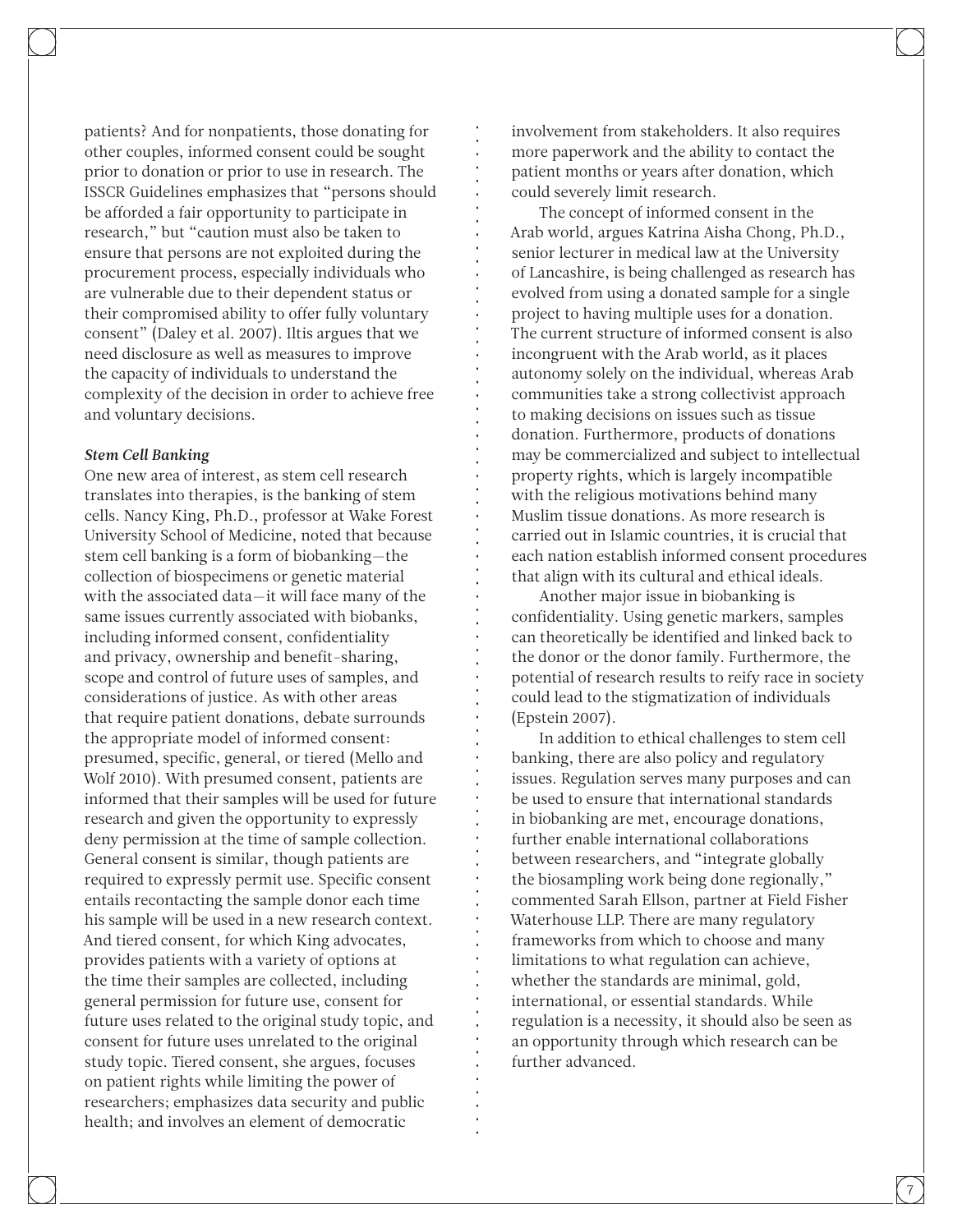#### *Clinical Trial Oversight and Regulation*

One of the major shifts in stem cell research is the move from basic laboratory research to the development of therapies. Public oversight is a reflection of a society's perception of and response to risk relative to the expectations of benefit, stated Mark Frankel, director of the Scientific Freedom, Responsibility, and Law Program at the American Association for the Advancement of Science (AAAS). As different individuals have different perceptions of risk, promoting and protecting the public interest is a complicated balancing act. Public policy can influence science by addressing uncertainty. While they can easily address uncertainty in their research, scientists face difficulties dealing with policy uncertainties that influence their ability to carry out research. Patients have to contend with uncertainty regarding the safety of medical treatments. And industry faces uncertainty with regard to financial markets. A strong legal foundation, such as an international governance board, can alleviate some of the uncertainty (Isasi and Knoppers 2011). Frankel also cautioned against placing too much faith in a legally bound oversight system for clinical trials, which, while necessary, is limited and also occasionally burdensome for researchers. As those responsible for oversight are human, the system is fallible. What is ultimately needed is an amalgamation of law and ethics, and private and public oversight.

The role of the clinical trial is to test uncertainty in a reliable and objective manner. While trials serve various interests, there must be agreed upon endpoints and methods to measure effectiveness. Scientific challenges for stem cell clinical trials include inaccurate assays for cell potency, a lack of genetic stability in some manufactured cells, and the ability to detect the function cells after transplantation. It is also difficult to design a trial that demonstrates proof of concept, as well as to select the appropriate age and number of participants, and determine the duration of the trial. Insoo Hyun, Ph.D., associate professor of bioethics at Case Western Reserve University, highlighted some of the ethical challenges facing clinical trials at the conference, including the process of informed consent, withdrawal mechanisms, and the role of patient perspectives in trial design.

One of the most profound questions in translational research is, "who should go first in human trials when the risks are not possible to estimate, the trial highly observed, and the effects of failure far-reaching?" Jan Helge Solbakk, M.D., Ph.D., professor at the University of Oslo, argues that translational research involving humans faces ethical challenges that cannot be resolved (Solbakk and Zoloth 2011). As of yet, there are no accepted standards to measure risk and benefit from Phase I trials. Consequently, patients in the interim are enrolled in clinical trials designed to determine the safety of the therapy, as opposed to providing benefits to the patient. Despite the creation of ethical clinical trial guidelines by the ISSCR in 2008, Solbakk argues that initial translational research faces inevitable fallibility. Attention thus should be focused on describing the inherent pitfalls of translation in a transparent manner that emphasizes accountability and minimization of harm to patients.

As the debate in stem cell research shifts toward the challenges arising from the translation of research into therapies, a plethora of issues, as highlighted by the speakers, will have to be addressed in order to protect the safety and wellbeing of patients, the human dignity of gamete and embryo donors, and research integrity. While there are extant guidelines from organizations such as The Hinxton Group and ISSCR, it will be up to individual nations and organizations to establish policies and implement guidelines. As noted by many conference speakers, stem cell research raises many ethical and religious issues, thus there is no regulatory scheme and policy that is appropriate for all nations. The conference not only demonstrated the progress that has been made in stem cell science in the past few years, but also underlined many of the rising issues and possible methods to address them.

### Stem Cell Research and Policy in the MIDDLE EAST

Over the past decade, stem cell research has expanded around the world, including to the Middle East and North Africa (MENA) region. Of the MENA nations, researchers from 12 countries—Egypt, Israel, Iran, Jordan, Kuwait, Lebanon, Morocco, Pakistan, Saudi Arabia, Tunisia, Turkey, and UAE—published at least one stem cell article (as the main and corresponding author) from 1998 to 2008 (Flynn and Matthews 2010). The major programs were located in Israel, Turkey, and Iran, with 58 percent of total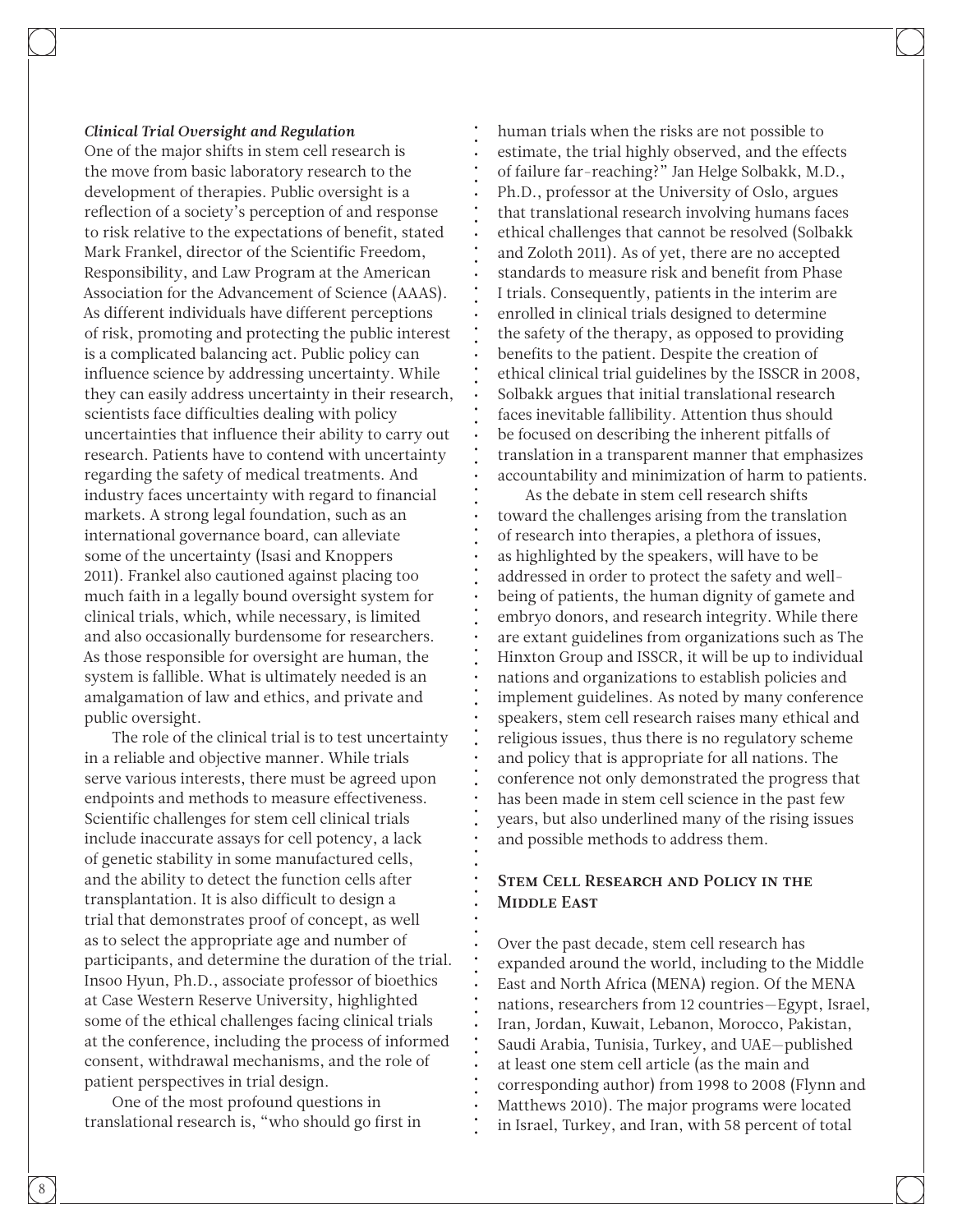MENA stem cell publications originating from Israel, 23 percent from Turkey, and 12 percent from Iran. These countries were among the first in the region to establish religious or legal frameworks related to hESC research. The remaining countries accounted for approximately 7 percent of all publications from the region. Many nations, such as Saudi Arabia and Qatar, have more nascent programs and are in the process of developing their stem cell policies.

At the 2012 conference in Qatar, scientists, ethicists, and policy scholars from Iran, Saudi Arabia, Turkey, and Qatar presented their research and described their respective national policies. These discussions highlighted the research being carried out, as well as the ethical and policy discussions underway in the region.

#### *Qatar's Emerging Stem Cell Research Center for Excellence*

In the past decade, Qatar has focused on the development of a prestigious center for research and education. To this end, Qatar constructed Education City in Doha. Education City houses satellite campuses from several of the world's top universities, including Weill Cornell Medical College, Northwestern University, Georgetown University, and Carnegie Mellon University (Qatar Foundation). Through the Qatar Foundation, the country supports cutting-edge science and engineering research and is investing in the future by actively recruiting faculty from around the world to establish research laboratories. In addition, the Qatar Foundation has implemented the Qatar Student Leadership Program (QSLP), sending Qatari students overseas to study with highly regarded scientists in Europe and the United States (QSLP). The program offers students a prestigious internship to help them get into a reputable graduate program and encourages them to return to Qatar where they can begin their own research careers.

Several Qatari stem cell scientists presented their work at the conference. Sir Magdi Yacoub, Ph.D., professor of cardiothoracic surgery at the National Heart and Lung Institute at Imperial College London, gave an overview of the Qatar Cardiovascular Research Center, a new center focused on translational research. Ongoing research includes the use of stem cells in creating new heart valves and tailoring gene therapy to treat cardiac diseases with iPSCs. Another researcher at the center, Jeremie

Arash Rafii Tabrizi, M.D., Ph.D., assistant professor of genetic medicine at Weill Cornell Medical College in Qatar, also described his work developing a way to differentiate ESCs into heart muscle cells. Once his laboratory optimizes the process, these cells can be applied in many other research ventures, including Heba Al-Siddiqi's work, which is to characterizing the native environment of heart muscle cells with the goal of someday being able to build a heart itself. The lab of Haitham Abu Saleh, Ph.D., at Weill Cornell Medical College in Qatar studies how endothelial progenitor cells can prevent clot formation.

#### *Qatari Ethics and Policy*

Qatar is developing a national stem cell policy as it builds a robust stem cell research program. In 2009, the Qatar Supreme Council of Health (SCH) was established by Amiri Decree Number 13 to set guidelines for human and animal research with the goal of protecting the welfare of all research subjects. Since its inception, the Qatar SCH has developed a stem cell research policy and formed the Research Ethics Committee, a multi-stakeholder committee that initiates policies and regulations for the ethical conduct of science and arbitrates on exceptional and often controversial issues such as stem cells. Some of the ethical challenges faced by the SCH in developing stem cell research policy include the rights of the fertilized ovum and the ensoulment of the fetus.

After considering scientific and Islamic perspectives, the SCH developed a stem cell policy in accordance with both scientific knowledge and religious views. From a scientific perspective, the pre-embryonic stage can be defined as the moment from fertilization to the widely accepted standard of 14 days. This, however, is not congruent with Islamic views, which sometimes holds that the human spirit begins at conception. In 1997, the Islamic Organization for Medical Sciences issued a fatwa that deemed human life to begin at conception, thus concluding that embryos cannot be produced or aborted for the purposes of research. In 2003, the Muslim World League Institute of Islamic Fiqh issued a fatwa that permitted the use of stem cells for therapeutic or scientific purposes, provided that the cells were obtained from permissible sources. This is the policy that Qatar has chosen to follow.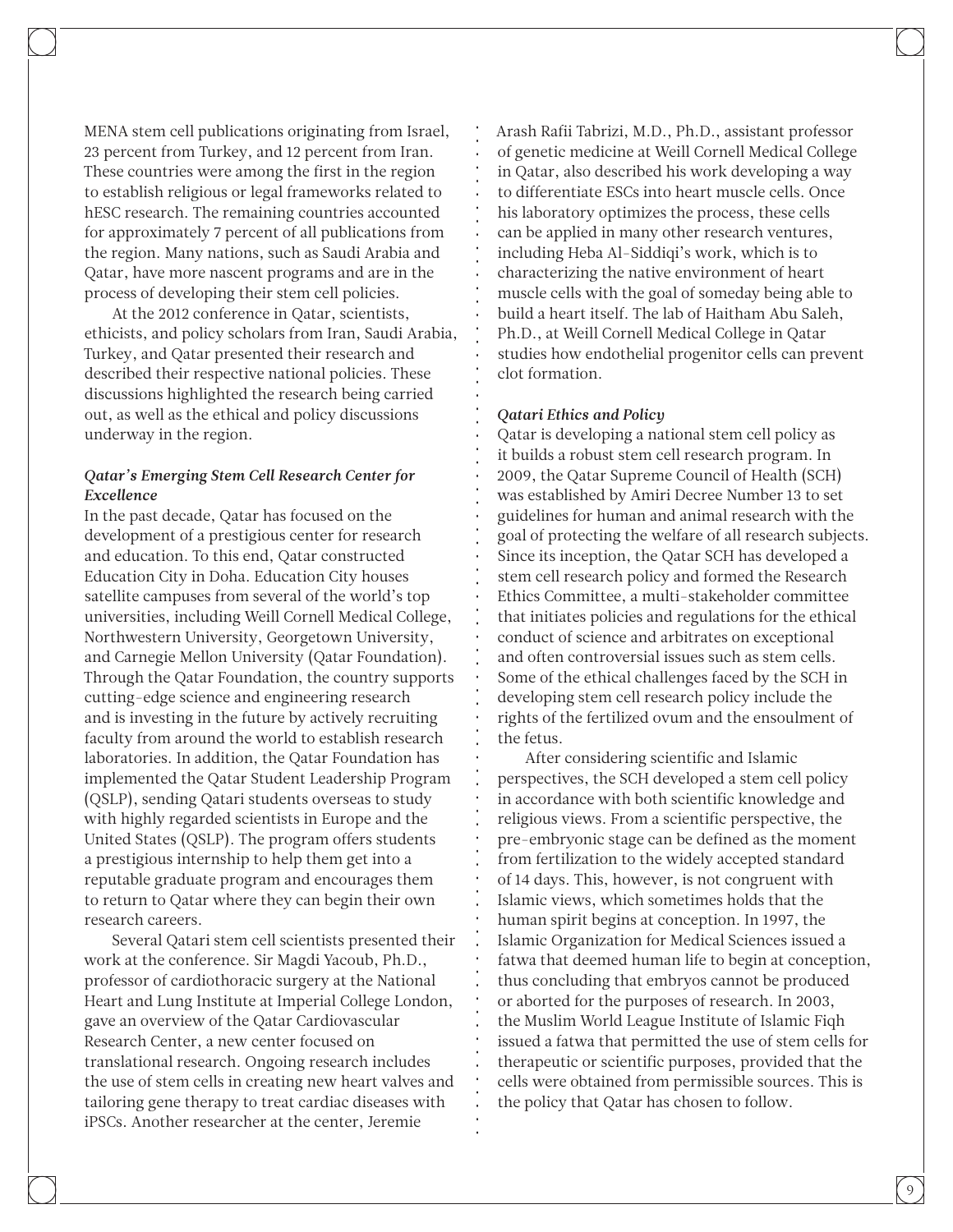Faleh Mohamed Hussein Ali, M.B., assistant to the general secretary for policy affairs at SCH, noted at the conference that Qatar's policies support the conduct of responsible and scientifically worthy human stem cell research, including hESC research. Permissible sources for hESCs include samples originally intended for reproductive purposes (IVF), as long as the individual donates them voluntarily; with no incentive for the donation, commercial or otherwise. Other permissible cells include nonembryonic, human adult stem cells; hiPSCs; cord blood and placenta stem cells; and cells from accidental/therapeutic miscarriage. Embryos not generated for IVF, therapeutic cloning, and the creation of chimeras are impermissible. Ali highlighted the flexible nature of Qatar's stem cell policy, which allows the SCH to create new regulations in response to scientific advancements. Currently, the SCH is working to standardize research laboratory regulations, a legislative tool that Qatar hopes other countries in the MENA region will adopt.

Ali Mohayuddin Qaradaghi, Ph.D., former head of the Jurisprudence Department at Qatar University, elaborated on the views of sharia regarding stem cell research. He maintained that sharia does not oppose stem cell research, provided it is for life-saving purposes and does not harm another living organism. While sharia permits the use of cord blood, the issue of supernumerary IVF embryos remains controversial. Sharia opposes fetal stem cells except in certain controlled cases when the miscarriage is natural. Qaradaghi also discussed the introduction and legality of gene therapy. In line with sharia, therapy must not inflict harm on humans, though slight harm is permitted if it is significantly outweighed by the benefits. Qaradaghi emphasized the need for scientists to take any available technical measures to avoid harm and conduct therapy in moderation.

#### *Stem Cell Research in the Middle East*

Many other countries in the Middle East in addition to Qatar have begun to conduct stem cell research. This was evident in the number of MENA countries represented by scientists at the conference, which provided researchers with a unique opportunity to interact and network with renowned stem cell researchers from across the globe. The conference showcased regional stem cell research in a special

session, highlighting the work in progress in MENA countries.

Researchers from MENA countries are investigating stem cells for different applications. Many are conducting experiments to better understand the differentiation process of stem cells. Ghasem Hosseini Salekdeh, Ph.D., head of the Proteomics and Molecular Biology Lab at the Royan Institute, for instance, is identifying proteins that are crucial in stem cell differentiation. The work of Hossein Baharvand, Ph.D., head of the department of stem cells and developmental biology at the Royan Institute, attempts to develop an efficient way to generate mouse ESC lines to create lines with genetic diversity. And Ameera Gaafar, Ph.D., researcher at King Faisal Specialist Hospital and Research Center, presented her research on optimizing a process to differentiate HSCs into dendritic cells and, in turn, utilize the cells to trigger a better immune response.

Others are harnessing the properties of stem cells to treat diseases. Erdal Karaoz, Ph.D., professor of stem cell biology for the Institute of Health Science at Kocaeli University, described his efforts to use multipotent stromal cells (MSCs) to suppress the immune system and treat autoimmune disorders. Nasser Aghdami, M.D., Ph.D., head of the department of regenerative medicine at the Royan Institute, is using MSCs to regenerate heart tissue after a heart attack. He has also investigated the possibility of MSCs to repair damaged cartilage. Aida Al Aqeel, M.D., a physician in the department of pediatrics at Riyadh Military Hospital and the department of genetics at King Faisal Specialist Hospital and Research Center, is developing hESC lines from IVF embryos in Saudi Arabia to treat genetic metabolic disorders, a major cause of disabilities in children in the region.

#### *Ethics and Policy in the Middle East Countries*

Additional perspectives on stem cell research and the view of MENA countries were provided by Abdulaziz M. Al Swailem, Ph.D., vice president for scientific research support at the King Abdulaziz City for Science and Technology. While Western frameworks of ethics employ principles including nonmaleficence, beneficence, justice, and autonomy, the Middle Eastern perspective utilizes three perspectives: (1) urf, "everything [that] people recognize as good," (2) adab, "the application of what is praiseworthy by word or deed," and  $(3)$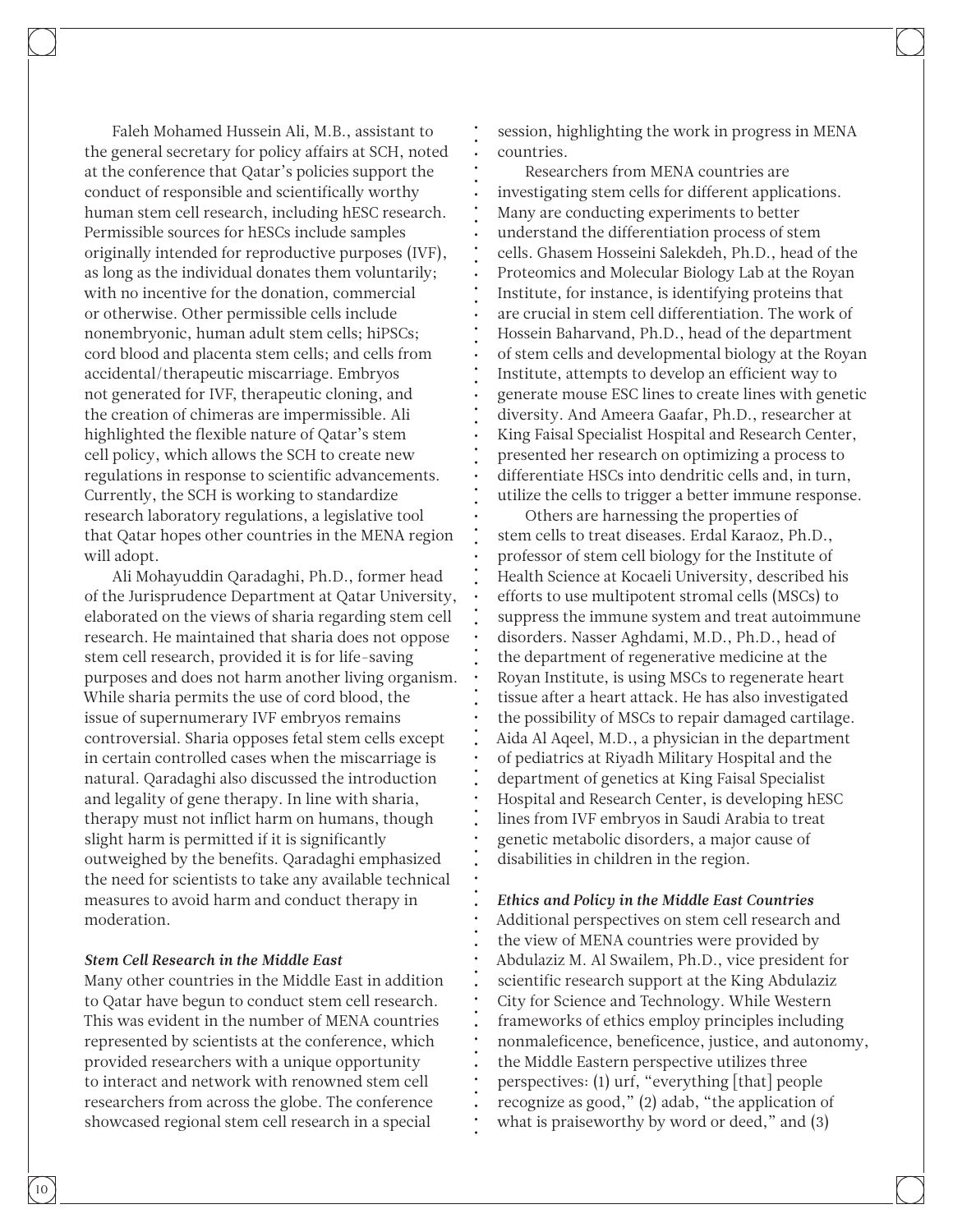khuluq, "the state of the person through which an individual does acts without contemplation or decision." The guiding frameworks for bioethics from Islam highlight humanity as the caretakers of the universe and servants of Allah. Working principles in Islamic bioethics include the protection of sharia, preservation of life, protection of the continuity of species, preservation of mental faculties, and preservation of wealth. These guidelines and principles give rise to accepted practices, such as the tolerance of smaller harms in order to avoid larger ones and the tolerance of harm against the individual in order to prevent public harm. One key practice that may affect the development of stem cell research is the importance of preventing harm over the importance of bringing about potential benefits. This may affect the process through which and the speed with which research becomes translated to therapies.

Saleh Al-Othman, Ph.D., clinical scientist at King Faisal Hospital, highlighted stem cell research areas that MENA countries can focus on to become more competitive internationally. Many conditions that could potentially benefit from stem cell research, including diabetes, lymphoma, thalassemia, and sickle cell anemia, are fairly prevalent in the Middle East. In an effort to combat these diseases, countries such as Saudi Arabia and Qatar have spent billions of dollars creating the necessary infrastructure to support science and biotechnology initiatives.

Taking into account the guiding principles from Islam, Saudi Arabia formed the National Committee of Medical and Bioethics by royal decree in 2002 to address issues arising from stem cell research. The committee is charged with protecting individual and community rights by ensuring the confidentiality and safety of medical information, setting ethical standards, establishing medical research limits and controls, and supporting gene banks/ databases. Committee activities have so far included implementing a national code of ethics, a master's degree program in ethics, local IRBs, and online ethics courses. The committee has also held various workshops on stem cells, the ownership of genetic information, informed consent, biobanking, and clinical trials.

Rajan Jethwa, M.D., Virgin Health Bank's CEO, discussed his vision for Qatar, using the concept of "build it and they will come" to describe

the characteristics of Qatari infrastructure that attract stem cell researchers to the Middle East. Virgin's vision for stem cell banking is to create an ethical, long-term, sustainable, public biobank by partnering with the state of Qatar to create a social enterprise that would provide samples to public hospitals for free, educational seminars for consumers, and adequate testing and storage of samples. Jethwa said that in a social enterprise, there is no incompatibility between ethics and financial benefit; as government cannot fund the bank indefinitely, social enterprises can partner with public health care systems to ensure that such systems are financially viable. He sees the Virgin Health Bank in Qatar as a magnet for research and treatment in the Middle East, thus not only increasing research collaboration but also decreasing the time required for translational research to occur.

Hind Al Humaidan, M.D., director of blood bank and transfusion services and the Cord Blood Bank at King Faisal Hospital in Saudi Arabia, which houses a large bone marrow transplant center, discussed cord blood transplantation. The success of a transplant depends on various factors, including the recipient's age, disease, disease status, and cytomegalovirus (CMV) status. Access to suitable donors is the largest limiting factor to the use of this potentially curative treatment. Because it is difficult to find donors from international registries, an alternative strategy is to use umbilical cord blood transplantation. Umbilical cord blood is the blood that remains in the placenta after birth. Collected at no risk for the mother or offspring, umbilical cord blood can be collected and frozen for 15 to 20 years, offering an excellent source of highly proliferative stem cells. Using umbilical cord blood as a source for stem cells is advantageous because it is widely available and its immune cells are immature. However, there are also disadvantages, including insufficient cell dose, a lack of donor follow-up, and an uncertain graft-versustumor effect. Today, there are over 54 public cord blood blanks in different parts of the world, with over 14,000 patients benefiting from cord blood transplantation.

The cord blood transplantation program at the King Faisal Hospital in Saudi Arabia began in 2003. Initially, cord blood units were obtained through international registries or from international cord blood banks, costing approximately \$30,000 per unit. Due to the increase in cord blood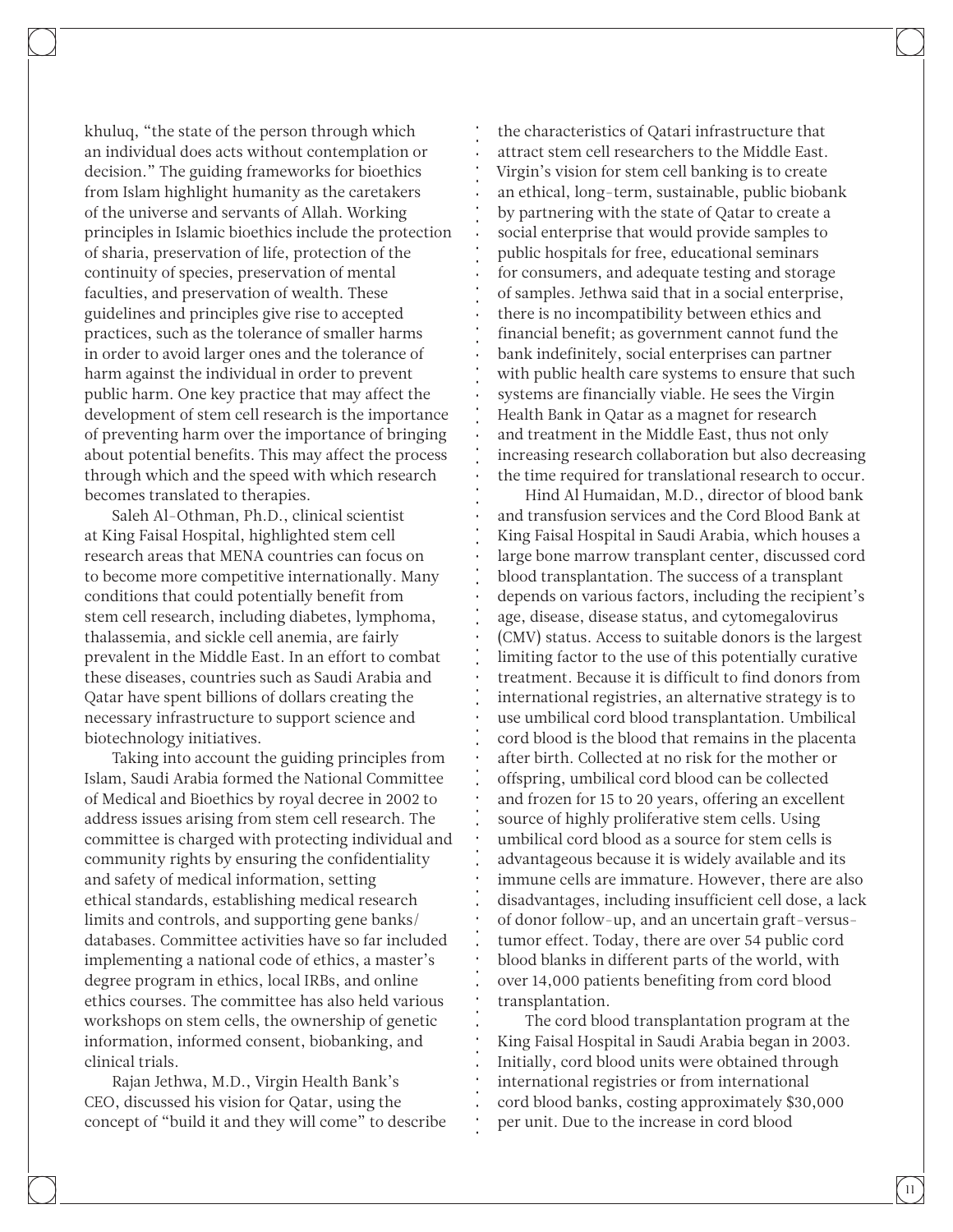transplantations, King Faisal Hospital decided to establish its own cord blood bank. King Faisal Hospital is now home to a nonprofit public cord blood bank with an inventory of over 3,000 cord blood samples. While this is a relatively small number of samples, it is encouraging to find an increasingly large number of matches for patients.

Regulatory oversight in stem cell research is still underway, as Sunni and Shia Muslims have different perspectives on stem cell research. In 2003, the International Islamic Fiqh Academy declared that human stem cells can be obtained and grown for therapeutic purposes or scientific research if they are obtained from an acceptable source. These sources include spontaneously aborted fetuses and therapeutically aborted fetuses, as permitted by Islamic law, as well as excess embryos derived from IVF. They do not, however, include embryos that are created through IVF specifically for research purposes or those from therapeutic cloning (SCNT). In contrast to the International Islamic Fiqh Academy, Saudi Arabian biomedical law does not permit the use of stem cells from excess IVF and human embryonic germ cells. This policy is currently being reevaluated. Al-Othman recommends a regional center for stem cell research and therapy that would set standards and regulations for the region, promote knowledgesharing in the Middle East and internationally, support regional stem cell banks, organize training programs for medical professionals in the region, and establish quality control mechanisms for cells and research.

Despite the policy challenges, the Middle East stem cell research portfolio has grown over the past decade as a result of increased investments and expanded infrastructure. New research programs and scientific publications are emerging, especially from Qatar, Saudi Arabia, and Iran. Moreover, Qatari and Saudi leaders are engaging policy and ethics scholars to help develop stem cell policies that adequately reflect the cultural and religious perspectives in these nations. These policies could help further establish the region as a player in this area of research.

#### **CONCLUSION**

Stem cell research is recognized as a field with immense potential. Growing numbers of scientists are working to better understand how these cells can be used for therapies and cures for debilitating conditions such as diabetes, multiple sclerosis, and heart disease. But their research also presents ethical and policy quandaries on the morality of using human embryos for research. It also poses questions about the effectiveness of current clinical trial regulation and practices in safeguarding the wellbeing and dignity of patients.

This report reviews an array of lectures delivered at the 2012 conference "Qatar International Conference on Stem Cell Science and Policy." Sessions at the event highlighted novel stem cell research, current ethical discussions, and pressing policy issues that are region-specific. While a major aim of the conference was to bring attention to Qatar's stem cell research program, it was also an opportunity for regional scientists and ethicists to discuss their religious and cultural views of this research. Over 400 people attended, and participants hailed from more than 20 countries.

The conference allowed scientists, ethicists, and policymakers from around the world to engage in dialogues through panel sessions, presentations, a poster session, and a conference dinner. We believe the event helped encourage international collaborations, especially between scientists in Qatar and visiting researchers. International collaboration can increase the impact of research, especially for MENA researchers in emerging research environments, as previous studies have demonstrated that publications produced with international co-authors had a significantly higher citation rate than those produced with authors from one MENA country alone (Luo et al. 2011; Flynn and Matthews 2010; Narin, Stevens, and Whitlow 1991; Glanzel and Schubert 2005; Katz and Hicks 1997; Goldfinch, Dale, and DeRouen 2003).

The event also highlighted the importance of programs that encourage students to pursue scientific research. Attracting young people to science is a problem many countries face, including the United States. Data on NIH investigators shows that the average age for first time investigators has risen six years over the past 30 years (from 36 years old in 1980 to 42 in 2008) (Matthews et al. 2011). This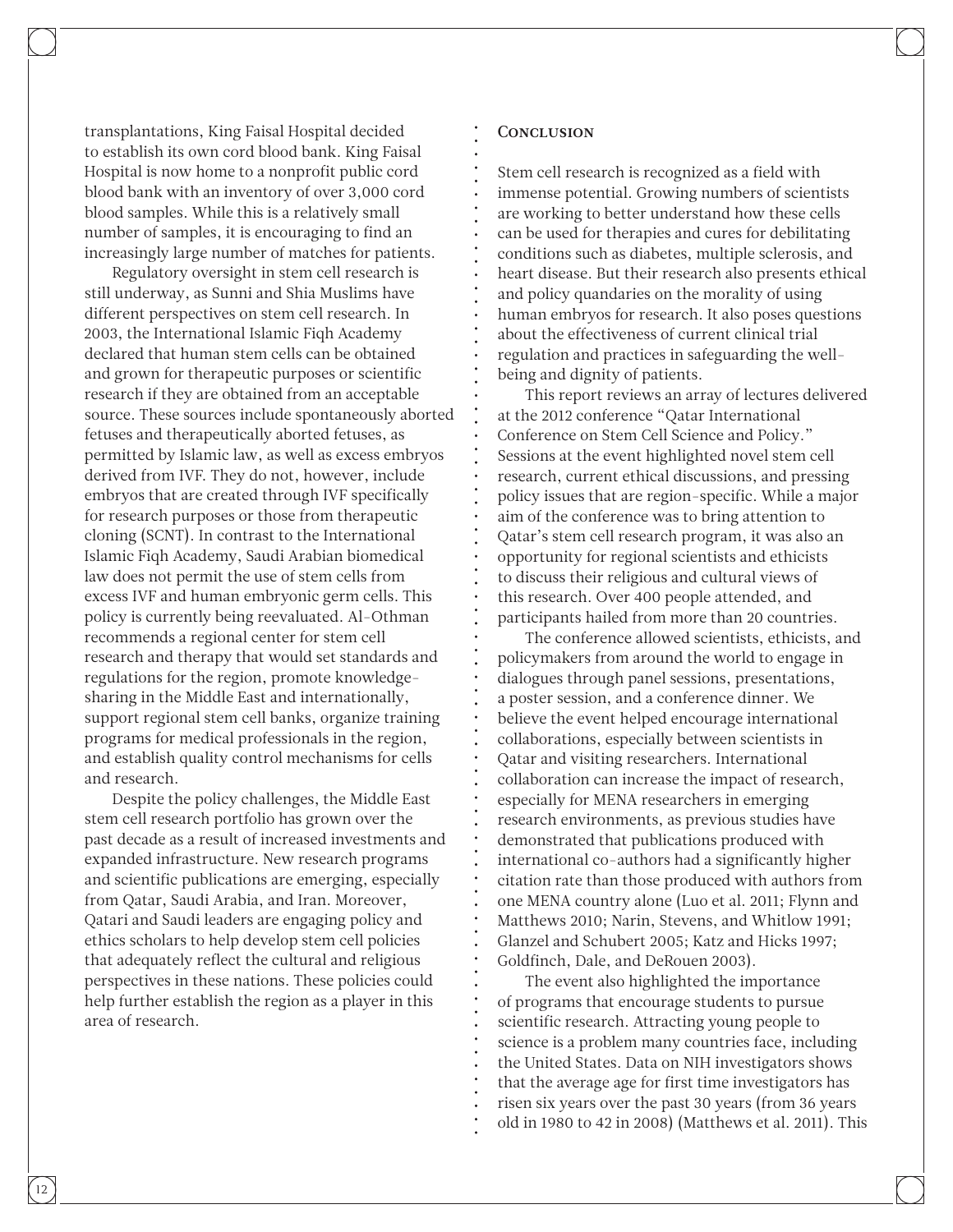indicates that scientists are waiting longer to become independent and establish their own laboratories. The QSLP model encourages young scientists, using an international and collaborative model, to begin their careers earlier.

The QSLP also fosters student cultural and science diplomats. By placing Qatari students in top research programs around the world, the QSLP offers individuals in the host country opportunities to engage and interact with young Qataris hopefully helping both groups reach an improved cultural understanding. Although this program has only been in place since 2008, it could create a generation of educated scientists and engineers to lead Qatar's research and development schemes in the future.

The conference was also unique in that scientists, ethicists, and policy scholars presented their work side-by-side. While researchers presented new discoveries, ethics and policy scholars presented information on the societal and ethical implications of these discoveries. We believe that international meetings such as these give experts from the scientific, ethical, and legal communities an opportunity to integrate their research and ideas. During the conference, topics such as adequate informed consent, pressures to translate stem cell research to therapies prematurely, and the impact of funding and regulatory policies on stem cell research were all highlighted. These issues can directly influence how scientists conduct research. Understanding the ethical implications of an emerging new area of research, such as stem cell biology, will also help scientists understand why guidelines are implemented and better safeguard against the unintended consequences resulting from the pressures to commercialize products.

Furthermore, this type of conference pushes ethicists and policy scholars to talk with scientists and become familiar with current research in an effort to help create and inform better stem cell policies and guidelines. Reading scientific literature, going to scientific talks, and engaging scientists will help scholars follow developments in the field so they can adequately understand and address emerging ethic and policy issues. Without understanding the science and new developments, recommendations developed could be outdated, inadequate, or inappropriate.

Overall, the conference gave researchers, ethicists, and policy scholars a unique opportunity to approach issues arising from stem cell research with different perspectives and motivations. This is especially salient in emerging stem cell research programs, such as the one developing in Qatar. By linking research goals to ongoing discussions of ethics and policy, researchers are more aware of the future implications of their work, who it will affect, and how it will impact society, strengthening the relationship between the goals of science and the goals of society.

While other meetings have included ethics and policy discussions, this dialogue is often separated from the scientific discourse and is not well attended. For instance, in 2012, the ISSCR ethics discussions were held prior to the annual meeting and concurrently with another panel discussing policy with overlapping themes making scholars chose between topics. Fortunately, the conference organizers did schedule a talk by ethicist Solbakk during one of the main lecture sessions, with over 3,000 attendees, to link policy and ethics to the research (Plath et al. 2012). The Solbakk talk, as well as the integrated talks in Doha, enabled scientists, ethicists, and policy scholars to interact with each other and discuss the future of stem cell research and regenerative medicine.

In future conferences, we hope to provide scientists, ethicists, and policymakers the opportunity to engage in workshops that will permit them to address the specific issues and scenarios they face daily and exchange best practices and experiences. As science itself is collaborative, the processes used to build and support the regulatory, legal, and ethical infrastructure addressing science can also benefit from an international perspective.

#### Recommendations

As a result of the conference, we have a series of recommendations for the advancement of stem cell research. First, we recommend the continuation of conferences such as these in the MENA region, which bring together regional scholars with their counterparts from around the world. These interactions can improve science research by bringing new views and perspectives to the table, and well as offering the opportunity for scientific collaborations. Second, we believe scientists in this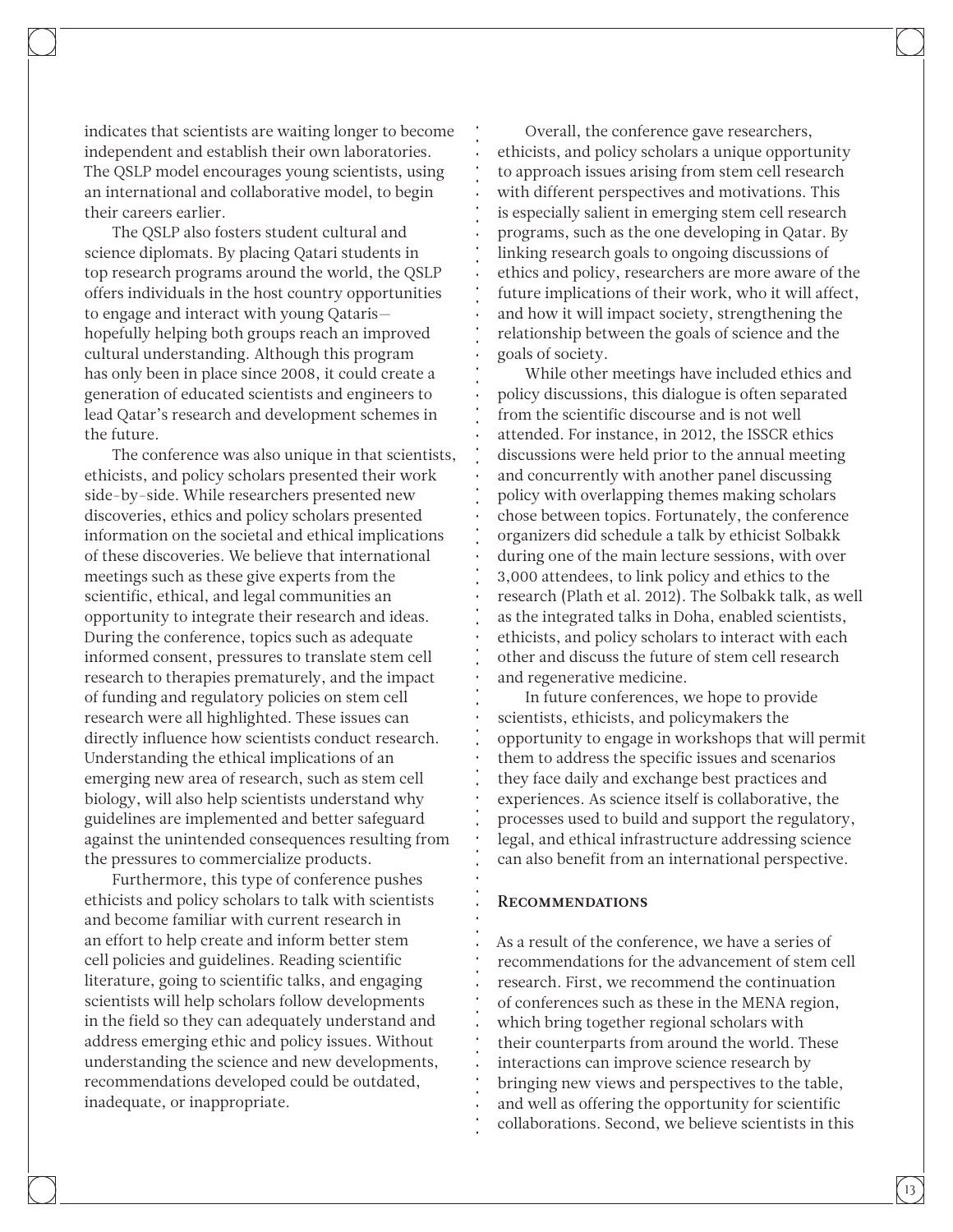field gain immensely from engaging policy and ethic scholars and vice versa. A better understanding of how science impacts the world can guide research, and the science itself should be a guide as science policy is developed. Finally, we were highly encouraged by the students who participated in the QSLP, and recommend similar programs for other countries in the region as well as the United States. Programs that engage young and developing scientists are often neglected or absent from science research funding programs, and it was refreshing to find it a priority at the Qatar Foundation.

#### **REFERENCES**

- Appelbaum, Frederick R. 2007. "Hematopoietic-Cell Transplantation at 50." *New England Journal of Medicine* 357 (15): 1472-1475. doi:10.1056/ NEJMp078166.
- Caulfield, Timothy. 2010. "Stem Cell Research and Economic Promises." *The Journal of Law, Medicine & Ethics* 38 (2) (June): 303-313. doi:10.1111/j.1748-720X.2010.00490.x.
- Caulfield, Timothy, et al. 2009. "The Stem Cell Research Environment: A Patchwork of Patchworks." *Stem Cell Reviews* 5 (2) (June): 82-88. doi:10.1007/s12015-009-9071-3.
- Daley, George Q., et al. 2007. "The ISSCR Guidelines for Human Embryonic Stem Cell Research." *Science* 315 (5812) (February 2): 603-604. doi:10.1126/science.1139337.
- Flynn, Jesse M., and Kirstin R.W. Matthews. 2010. "Stem Cell Research in the Greater Middle East: The Importance of Establishing Policy and Ethics Interoperability to Foster International Collaborations." *Stem Cell Reviews* 6 (2) (June): 143-150. doi:10.1007/s12015-010-9133-6.
- Glanzel, W., and A. Schubert. 2005. "Domesticity and internationality in co-authorship, references and citations." *Scientometrics* 65 (3) (December): 323-342. doi:10.1007/s11192-005-  $0277 - 0.$
- Goldfinch, S., T. Dale, and K. DeRouen. 2003. "Science from the periphery: Collaboration, networks and 'Periphery Effects' in the citation of New Zealand Crown Research Institutes articles, 1995-2000." *Scientometrics* 57 (3): 321- 337. doi:10.1023/A:1025048516769.
- Gottweis, Herbert. 2010. "The Endless hESC Controversy in the United States: History, Context, and Prospects." *Cell Stem Cell*  7 (5) (November): 555-558. doi:10.1016/j. stem.2010.10.008.
- Gottweis, Herbert, Brian Salter, and Catherine Waldby. 2009. "From Dolly to Therapies? Stem Cell Regulations in the Making II—Germany, Italy, Japan, and South Korea." In *The Global Politics of Human Embryonic Stem Cell Science*, 105-126. Health, Technology and Society Series. Hampshire, England: Palgrave Macmillan.
- Human Fertilisation and Embryology Authority. 2011. *Donating Sperm and Eggs: Have Your Say*. HFEA.
- Hütter, Gero, et al. 2009. "Long-Term Control of HIV by CCR5 Delta32/Delta32 Stem-Cell Transplantation." *New England Journal of Medicine* 360 (7): 692-698. doi:10.1056/ NEJMoa0802905.
- Isasi, Rosario M., and Bartha M. Knoppers. 2011. "From Banking to International Governance: Fostering Innovation in Stem Cell Research." *Stem Cells International* 2011: 1-8. doi:10.4061/2011/498132.
- ———. 2006. "Mind the Gap: Policy Approaches to Embryonic Stem Cell and Cloning Research in 50 Countries." *European Journal of Health Law* 13: 9-26.
- Katz, J.S., and D. Hicks. 1997. "How much is a collaboration worth? A calibrated bibliometric model." *Scientometrics* 40 (3) (December): 541- 554. doi:10.1007/BF02459299.
- Levine, Aaron D. 2011. "The Oversight and Practice of Oocyte Donation in the United States, United Kingdom and Canada." *HEC Forum: An Interdisciplinary Journal on Hospitals' Ethical and Legal Issues* 23 (1) (March): 15-30. doi:10.1007/s10730-010-9145-2.
- Luo, Jingyuan, Jesse M. Flynn, Rachel E. Solnick, Elaine Howard Ecklund, and Kirstin R.W. Matthews. 2011. "International Stem Cell Collaboration: How Disparate Policies Between the United States and the United Kingdom Impact Research." *PLoS ONE* 6 (3) (March 8): e17684. doi:10.1371/journal.pone.0017684.
- Matthews, Kirstin R.W. 2005. "Stem Cells: Saving Lives or Crossing Lines." *Baker Institute Policy Study* 31. [http://www.bakerinstitute.org/](http://www.bakerinstitute.org/publications/study_31.pdf) [publications/study\\_31.pdf.](http://www.bakerinstitute.org/publications/study_31.pdf)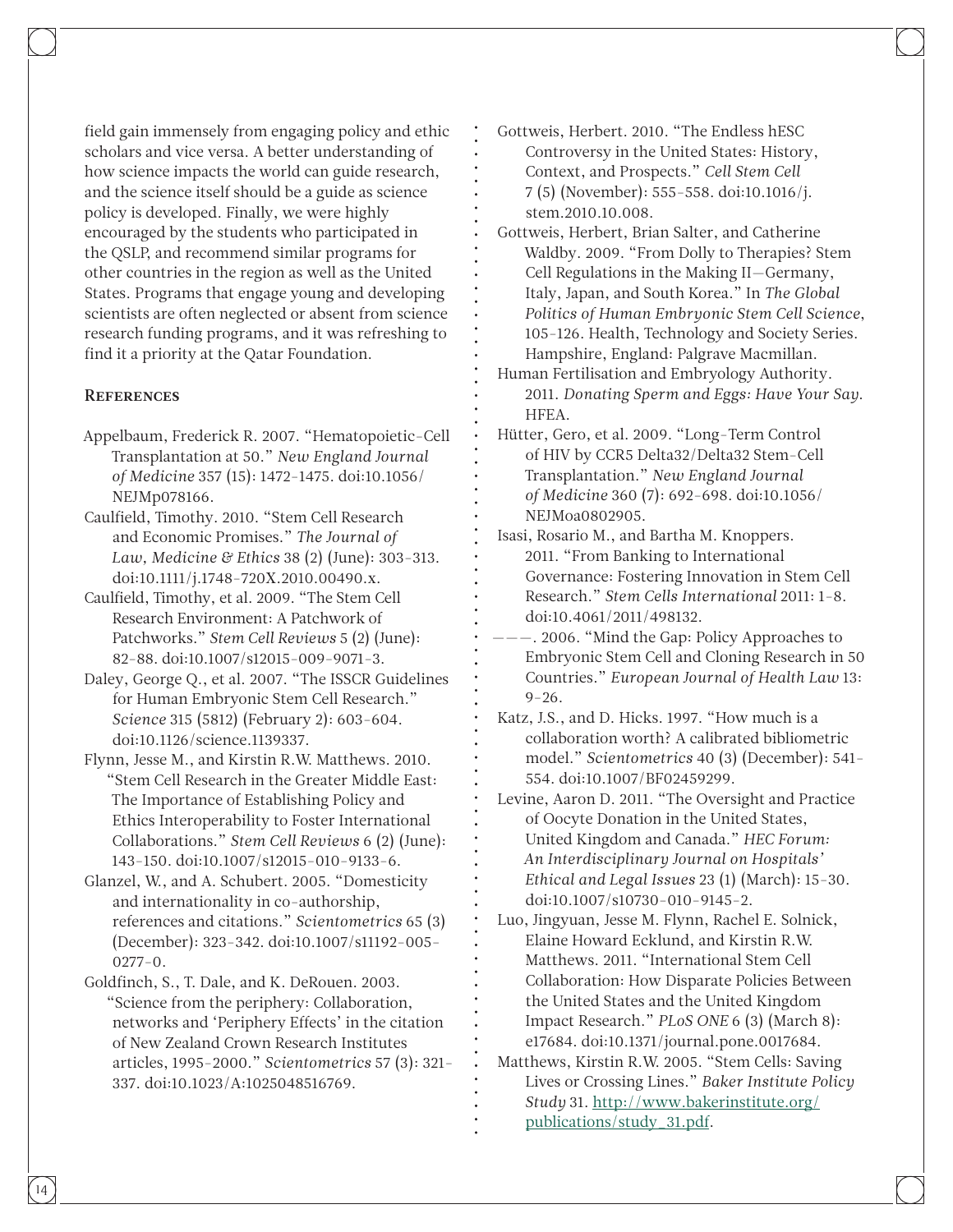- ———. 2009. *Stem Cell Research: A Science and Policy Overview*. James A. Baker III Institute for Public Policy of Rice University. [http://](http://www.bakerinstitute.org/publications/stemcell-intro-0208.pdf) [www.bakerinstitute.org/publications/stemcell](http://www.bakerinstitute.org/publications/stemcell-intro-0208.pdf)[intro-0208.pdf](http://www.bakerinstitute.org/publications/stemcell-intro-0208.pdf).
- Matthews, Kirstin R.W., Neal Lane, and Abdelali Haoudi. 2009. "Stem Cells: Saving Lives or Crossing Lines—Qatar Stem Cell Workshop." *Baker Institute Policy Report* 44. [http://www.](http://www.bakerinstitute.org/publications/ST-pub-PolicyReport44.pdf) [bakerinstitute.org/publications/ST-pub-](http://www.bakerinstitute.org/publications/ST-pub-PolicyReport44.pdf)[PolicyReport44.pdf.](http://www.bakerinstitute.org/publications/ST-pub-PolicyReport44.pdf)
- Matthews, Kirstin R.W., Kara M. Calhoun, Nathan Lo, and Vivian Ho. 2011. "The Aging of Biomedical Research in the United States." *PLoS ONE* 6 (12) (December 28): e29738. doi:10.1371/journal. pone.0029738.
- Matthews, Kirstin R.W., and Maude L. Rowland. 2011. "Stem Cell Policy in the Obama Age: UK and US Perspectives." *Regenerative Medicine* 6 (1) (January): 125-132. doi:10.2217/rme.10.92.
- Matthews, Kirstin R.W., Maude Rowland, Jingyuan Luo, and Monica Matsumoto. 2012. "Stem Cell Research in the Courts: *Sherley v. Sebelius*." *Baker Institute Policy Report* 50. [http://www.](http://www.bakerinstitute.org/publications/ST-pub-PolicyReport50-111411.pdf) [bakerinstitute.org/publications/ST-pub-](http://www.bakerinstitute.org/publications/ST-pub-PolicyReport50-111411.pdf)[PolicyReport50-111411.pdf](http://www.bakerinstitute.org/publications/ST-pub-PolicyReport50-111411.pdf).
- Mello, Michelle M., and Leslie E. Wolf. 2010. "The Havasupai Indian Tribe Case—Lessons for Research Involving Stored Biologic Samples." *New England Journal of Medicine* 363 (3): 204- 207. doi:10.1056/NEJMp1005203.
- Narin, F., K. Stevens, and E.S. Whitlow. 1991. "Scientific Cooperation in Europe and the Citation of Multinationally Authored Papers." *Scientometrics* 21 (3) (August): 313-323. doi:10.1007/BF02093973.
- National Institutes of Health. "NIH Research Portfolio Online Reporting Tools (RePORT)." [http://report.nih.gov/index.aspx.](http://report.nih.gov/index.aspx)
- Plath, Kathrin, Deepak Srivastava, Arturo Alvarez-Buylla, Elly M. Tanaka, and Arnold R. Kriegstein. 2012. "Stem Cells in the Land of the Rising Sun: ISSCR 2012." *Cell Stem Cell* 11 (5) (November 2): 607-614. doi:10.1016/j.stem.2012.10.003.
- Qatar Foundation. Qatar Foundation home page. <http://www.qf.org.qa/>.
- QSLP. "Qatar Science Leadership Program." [http://](http://www.qf.org.qa/science-research/science-research-programs/science-leadership-program) [www.qf.org.qa/science-research/science](http://www.qf.org.qa/science-research/science-research-programs/science-leadership-program)[research-programs/science-leadership](http://www.qf.org.qa/science-research/science-research-programs/science-leadership-program)[program](http://www.qf.org.qa/science-research/science-research-programs/science-leadership-program).
- Solbakk, Jan Helge, and Laurie Zoloth. 2011. "The Tragedy of Translation: The Case of 'First Use' in Human Embryonic Stem Cell Research." *Cell Stem Cell* 8 (5) (May): 479-481. doi:10.1016/j. stem.2011.04.009.
- Takahashi, Kazutoshi, et al. 2007. "Induction of Pluripotent Stem Cells from Adult Human Fibroblasts by Defined Factors." Edited by Kiichiro Tomoda. *Cell* 131 (5) (November 30): 861-872. doi:16/j.cell.2007.11.019.
- Thomson, J.A., et al. 1998. "Embryonic Stem Cell Lines Derived from Human Blastocysts." *Science* 282 (5391) (November 6): 1145-1147.

#### **ACKNOWLEDGMENTS**

Support for the workshops and report were generously provided by the Qatar Foundation, the State of Qatar, and the Amir of Qatar, His Highness Sheikh Hamad Bin Khalifa Al-Thani, through the State of Qatar Endowment for International Stem Cell Policy. The authors would also like to specifically acknowledge the help and support of the Qatar Foundation for the conference and the policy report. For the full conference agenda and speaker biographies, please see the website: [http://www.](http://www.qf-research-division.org/stemcell2012/) [qf-research-division.org/stemcell2012/](http://www.qf-research-division.org/stemcell2012/).

The authors of this report are:

- Kirstin R.W. Matthews, Ph.D., fellow, Science and Technology Policy Program, Rice University's Baker Institute
- Maude Rowland Cuchiara, Ph.D., postdoctoral research associate, Science and Technology Policy Program, Rice University's Baker Institute
- Jingyuan Luo, graduate intern, Science and Technology Policy Program, Rice University's Baker Institute, and Marshall Scholar at University College London
- Abdelali Haoudi, Ph.D., Vice President for Research, Qatar Foundation
- Ayman Bassil, Ph.D., Head of Research Training and Development, Qatar Foundation